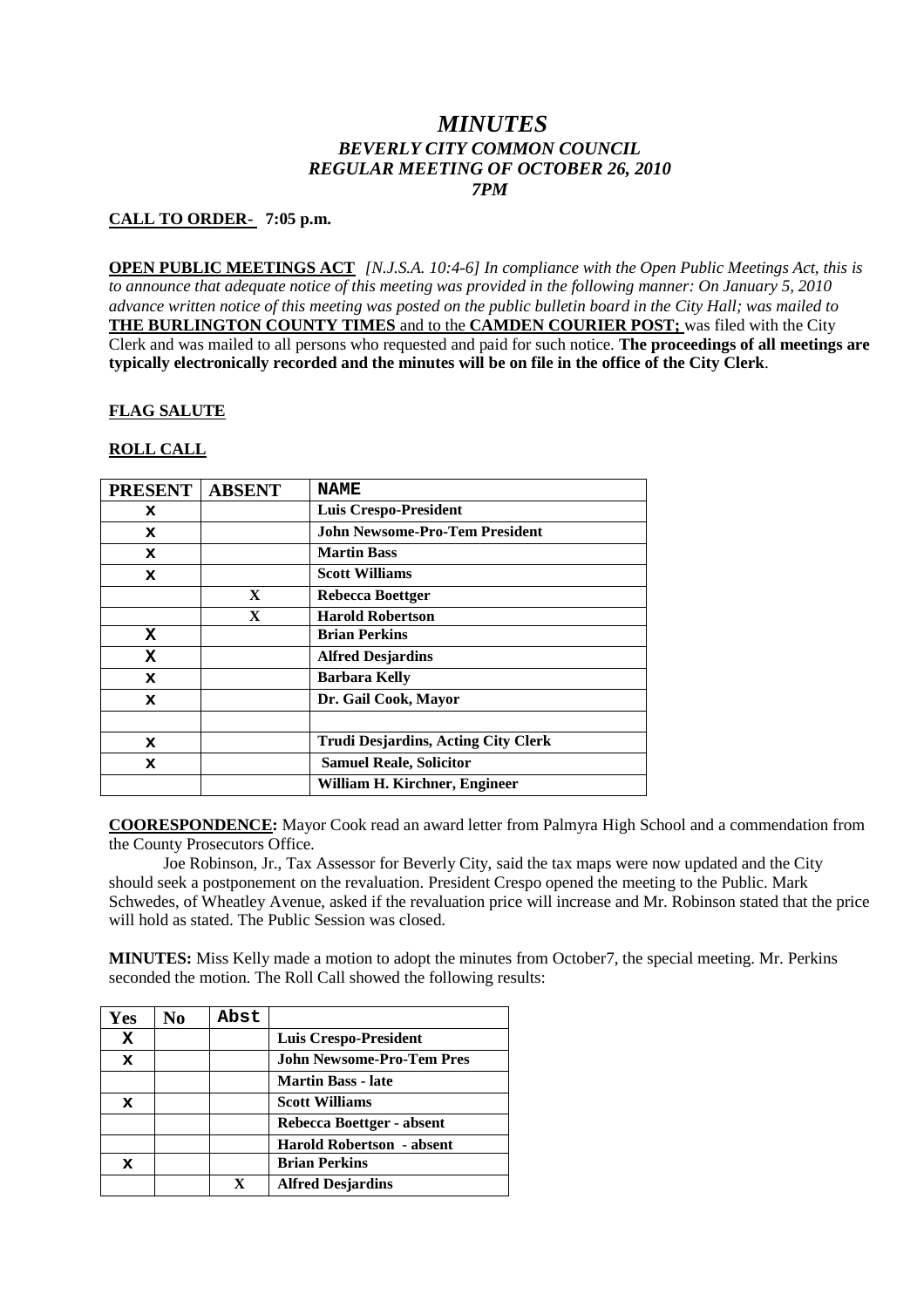| Barbara Kelly |  |
|---------------|--|
|---------------|--|

**OLD BUSINESS:** Referring to the curfew Ordinance, the Solicitor stated that even at second hearing tonight, the ordinance still could not be advertised in time to take effect. Mr. Williams made a motion to refer the ordinance to the Law & Ordinance Committee. Mr. Newsome seconded the motion. All members present voted yes.

**ENGINEERS REPORT:** President Crespo said the Council will hold until the Engineer arrives.

## **NEW BUSINESS:**

**Consent Agenda –** Mr. Williams motioned to adopt Resolution 2010-416: Affirming the City of Beverly's Civil Rights Policy, Resolution 2010-417: Authorizing the Sell Back of Unused Vacation Time, Resolution 2010-418: Authorizing Entry into a Subordination Agreement and Resolution 2010- 422: To Seek an Extension of the Revaluation Process. The Roll Call showed the results of voting:

| <b>Yes</b>  | No | Abst |                                          |
|-------------|----|------|------------------------------------------|
| x           |    |      | <b>Luis Crespo-President</b>             |
| x           |    |      | <b>John Newsome-Pro-Tem</b><br>President |
|             |    |      | <b>Martin Bass – came in later</b>       |
| x           |    |      | <b>Scott Williams</b>                    |
|             |    |      | Rebecca Boettger - absent                |
|             |    |      | <b>Harold Robertson - absent</b>         |
| x           |    |      | <b>Brian Perkins</b>                     |
| $\mathbf x$ |    |      | <b>Alfred Desjardins</b>                 |
| x           |    |      | <b>Barbara Kelly</b>                     |

#### **Roll Call on Consent Agenda**

Mr. Perkins made a motion to adopt on first reading Ordinance 2010-7; amending the Existing Recycling Ordinance. Mr. Newsome seconded the motion. The Roll Call showed the following results:

|     | Ordinance 2010-7 |      |                                                 |  |  |
|-----|------------------|------|-------------------------------------------------|--|--|
| Yes | No.              | Abst |                                                 |  |  |
| x   |                  |      | Luis Crespo-President                           |  |  |
| x   |                  |      | <b>John Newsome-Pro-Tem</b><br><b>President</b> |  |  |
|     |                  |      | <b>Martin Bass</b>                              |  |  |
| x   |                  |      | <b>Scott Williams</b>                           |  |  |
|     |                  |      | Rebecca Boettger-absent                         |  |  |
|     |                  |      | <b>Harold Robertson- absent</b>                 |  |  |
| x   |                  |      | <b>Brian Perkins</b>                            |  |  |
| x   |                  |      | <b>Alfred Desjardins</b>                        |  |  |
| x   |                  |      | Barbara Kelly                                   |  |  |

# **Ordinance 2010-7**

The public hearing is scheduled for the next meeting on November 9, 2010.

President Crespo stated that Ordinance 2010-8; Amending the Land Development Ordinances pertaining to the Design of Containment Areas, needs to be referred to the Planning Board prior to second reading Mr. Perkins made a motion to adopt on first reading. Mr. Desjardins seconded the motion. The results of the roll call vote are as follows: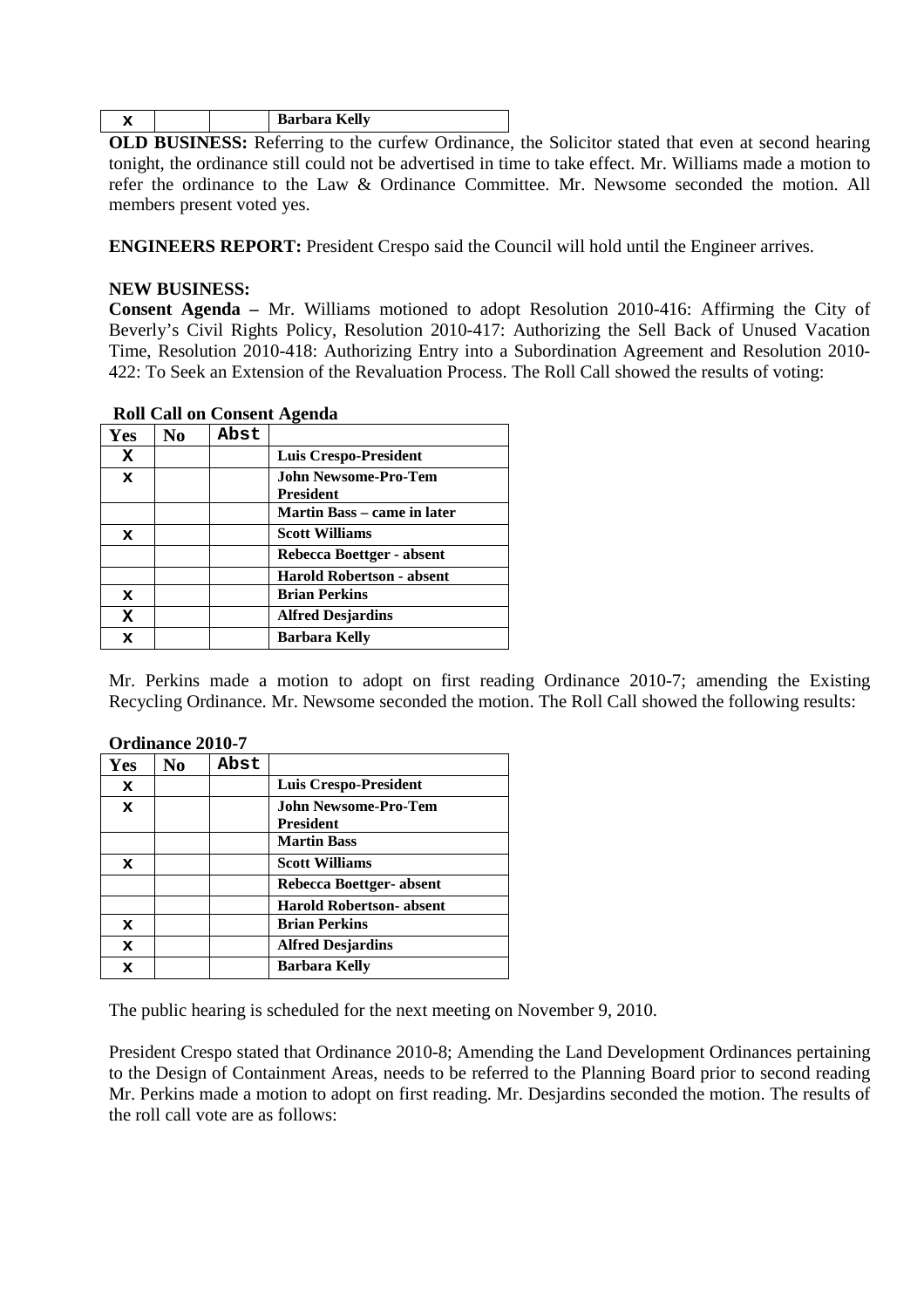#### **Ordinance 2010-8**

| Yes         | N <sub>0</sub> | Abst |                                   |
|-------------|----------------|------|-----------------------------------|
| x           |                |      | <b>Luis Crespo-President</b>      |
| $\mathbf x$ |                |      | John Newsome-Pro-Tem<br>President |
|             |                |      | <b>Martin Bass</b>                |
| X           |                |      | <b>Scott Williams</b>             |
|             |                |      | Rebecca Boettger- absent          |
|             |                |      | <b>Harold Robertson- absent</b>   |
| x           |                |      | <b>Brian Perkins</b>              |
| X           |                |      | <b>Alfred Desjardins</b>          |
| $\mathbf x$ |                |      | Barbara Kelly                     |

President Crespo stated that the second hearing date on Ordinance 2010-8 would be announced at the next meeting.

**SOLICITOR'S REPORT:** The Solicitor stated that he has some issues he would have to discuss with the Pine Street developers. The Solicitor referred to the buyback of vacation resolution, stating that the toolkit is currently on hold.

**MAYOR'S REPORT:** Mayor Cook stated that, on October 21, at the Beverly City School, she presented the proclamation for Keeping Lights on After School. The Mayor announced that the school received a \$30 thousand grant and that 23 children could take part in the program. The Mayor stated that she felt very proud and complimented the school.

## **COUNCIL REPORTS:**

**Barbara Kelly** – said that the Halloween party will be from six to nine p.m. and that they will have a DJ. She stated that it will be a great time for kids and parents.

**Scott Williams** – spoke about street signage and patching along Warren Street. Mr. Williams also stated that The City can put up no parking signs on west Warren.

**President Crespo** – stated that a letter has been sent to The F.O.P. for discussion of negotiation dates and times.

**PUBLIC SESSION:** The meeting was opened to the Public at 7:34 p.m. Mark Schwedes, Wheatley Avenue, asked the status of tax collection, and President Crespo said that most of the third quarter has come in and that we're caught up with school tax payments. Amy Bent, 131 Warren Street, asked for support from Council for A3305, which would require DEP to conduct vibration analysis along routes for disposal of dredged material from the Delaware River. Ryan Atkinson, Cooper Street, asked about the grant proposal for County parks and about Rebecca Ridgway-Boettger empty seat. President Crespo said the seat is vacant due to lack of attendance. Public Session was closed at 7:38 p.m.

**EXECUTIVE SESSION:** Mr. Newsome made a motion to adopt Resolution 2010-419, to go into Executive Session. Miss Kelly seconded the motion. All members present were in favor. President Crespo stated that action will be taken when Council moves back into Public.

Executive Session ended at 8:44 p.m. President Crespo announced that Mr. Kirchner will not be in. Mr. Bass had arrived at 7:50 p.m.

Mr. Desjardins made a motion to adopt Resolution 2010-415, which awards a one year contract with South Jersey Sanitation, Mr. Newsome seconded the motion. The roll call results were: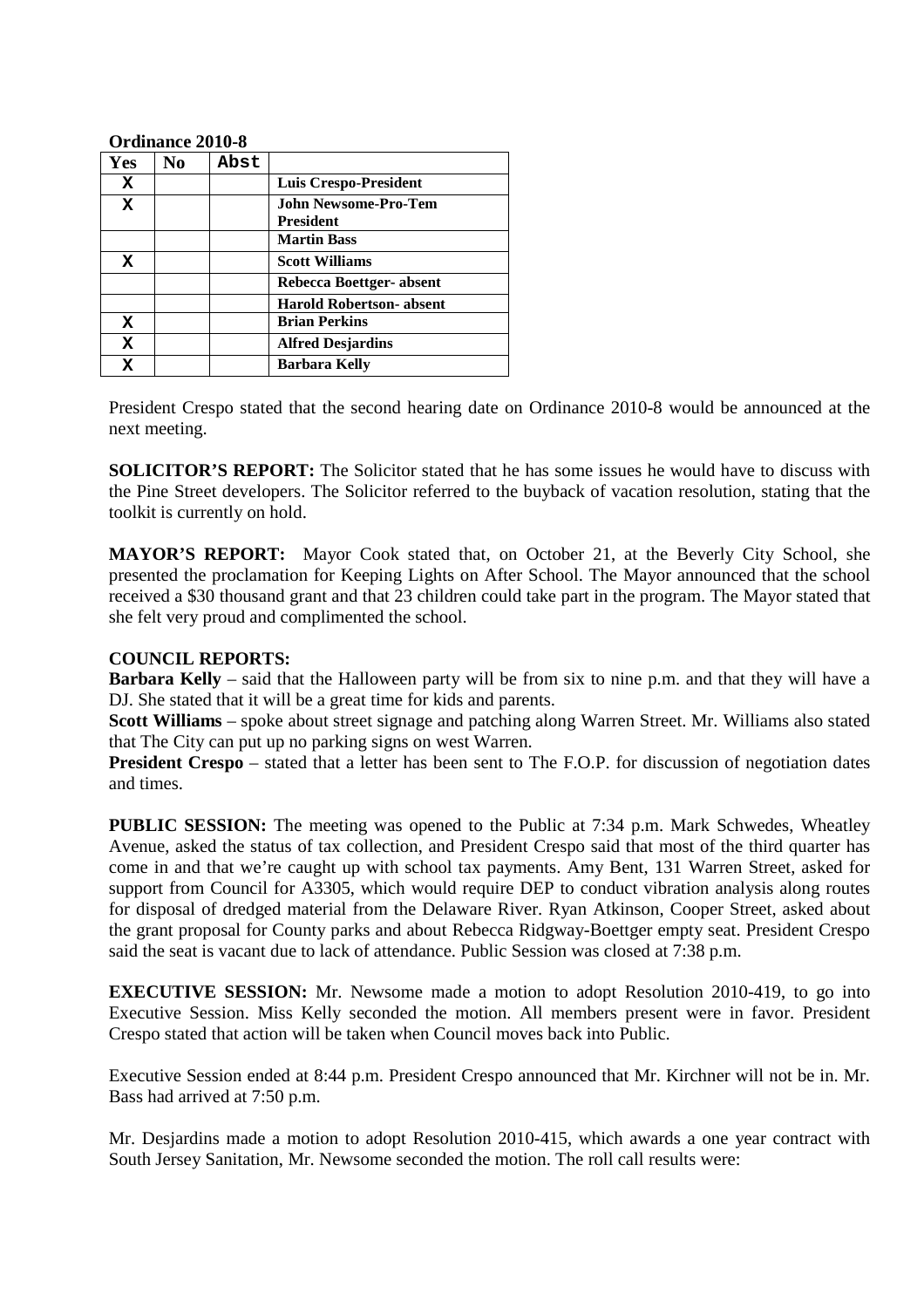#### **Resolution 2010-415**

| Yes         | No | Abst |                                   |
|-------------|----|------|-----------------------------------|
| X           |    |      | Luis Crespo-President             |
| $\mathbf x$ |    |      | John Newsome-Pro-Tem<br>President |
| x           |    |      | <b>Martin Bass</b>                |
| $\mathbf x$ |    |      | <b>Scott Williams</b>             |
|             |    |      | Rebecca Boettger-absent           |
|             |    |      | <b>Harold Robertson-absent</b>    |
| $\mathbf x$ |    |      | <b>Brian Perkins</b>              |
| $\mathbf x$ |    |      | <b>Alfred Desjardins</b>          |
| X           |    |      | <b>Barbara Kelly</b>              |

Mr. Newsome made a motion to adopt Resolution 2010-420, the Resolution for the Renewal of Membership in the Burlington County Municipal Joint Insurance Fund. Mr. Bass seconded the motion. The roll call vote is as follows:

|     |                | <b>Resolution 2010-420</b> |                                                 |  |
|-----|----------------|----------------------------|-------------------------------------------------|--|
| Yes | N <sub>0</sub> | Abst                       |                                                 |  |
| x   |                |                            | <b>Luis Crespo-President</b>                    |  |
| x   |                |                            | <b>John Newsome-Pro-Tem</b><br><b>President</b> |  |
| X   |                |                            | <b>Martin Bass</b>                              |  |
| X   |                |                            | <b>Scott Williams</b>                           |  |
|     |                |                            | Rebecca Boettger-absent                         |  |
|     |                |                            | <b>Harold Robertson-absent</b>                  |  |
| x   |                |                            | <b>Brian Perkins</b>                            |  |
| X   |                |                            | <b>Alfred Desjardins</b>                        |  |
| x   |                |                            | <b>Barbara Kelly</b>                            |  |

# **Resolution 2010-420**

Mr. Williams made a motion to adopt Resolution 2010-421, Adopting Personnel Policies and Procedures. This resolution covers the Employees Manual and will be reviewed and possibly amended. Mr. Bass Seconded the motion. The roll call results are as follows:

## **Resolution 2010-421**

| Yes         | N <sub>0</sub> | Abst |                                   |
|-------------|----------------|------|-----------------------------------|
| x           |                |      | <b>Luis Crespo-President</b>      |
| x           |                |      | John Newsome-Pro-Tem<br>President |
| x           |                |      | <b>Martin Bass</b>                |
| x           |                |      | <b>Scott Williams</b>             |
|             |                |      | Rebecca Boettger-absent           |
|             |                |      | <b>Harold Robertson-absent</b>    |
| X           |                |      | <b>Brian Perkins</b>              |
| $\mathbf x$ |                |      | <b>Alfred Desjardins</b>          |
| X           |                |      | Barbara Kelly                     |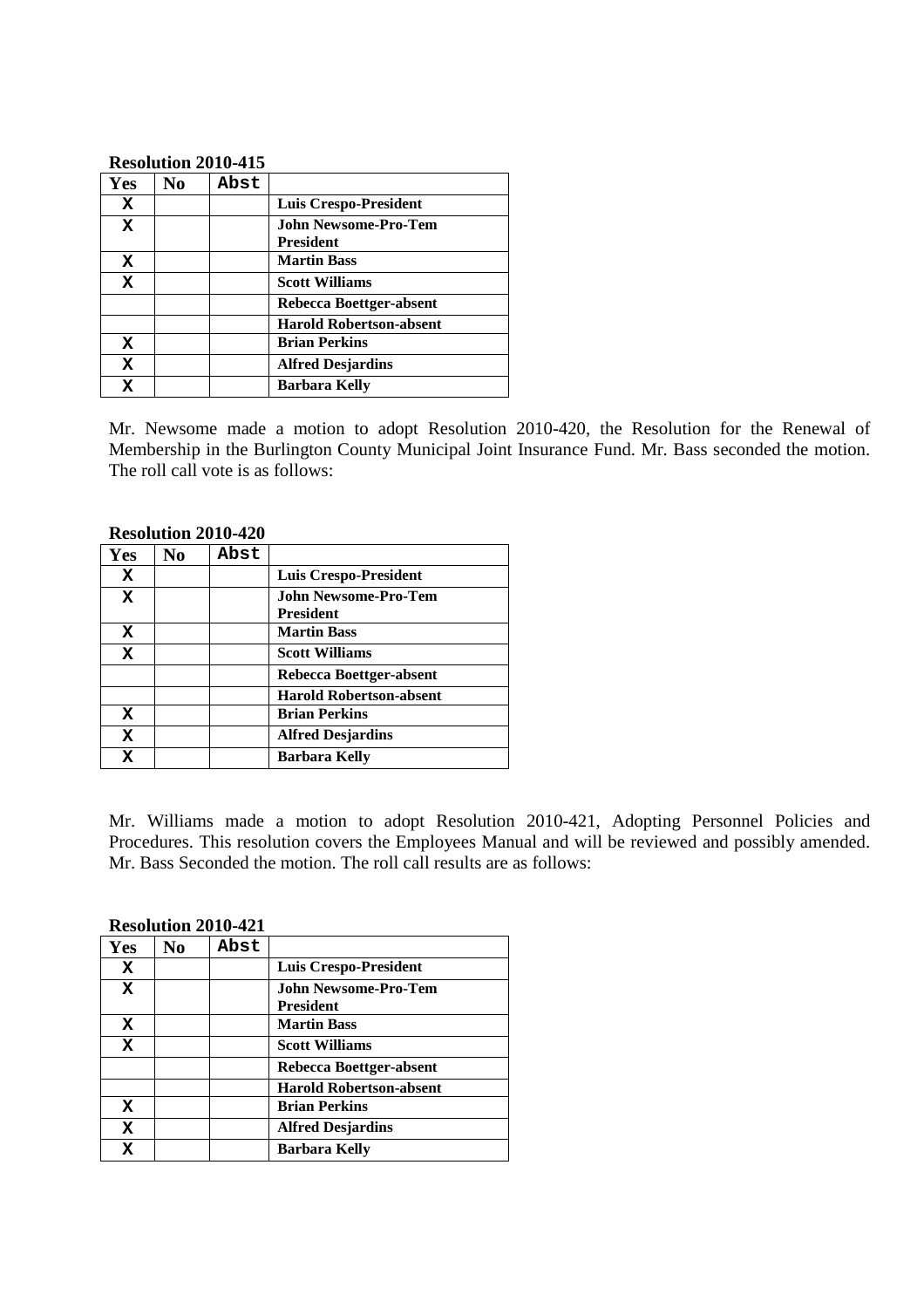Mr. Desjardins made a motion to adopt Resolution 2010-423, in Support of A-3305, requiring DEP to conduct vibration analysis along routes for disposal of dredged material from the Delaware River. Mr. Bass seconded the motion. The roll call results are as follows:

|            |                | $\mathbf{A}$ |                                                 |
|------------|----------------|--------------|-------------------------------------------------|
| <b>Yes</b> | N <sub>0</sub> | Abst         |                                                 |
| x          |                |              | Luis Crespo-President                           |
| x          |                |              | <b>John Newsome-Pro-Tem</b><br><b>President</b> |
|            |                |              |                                                 |
| x          |                |              | <b>Martin Bass</b>                              |
| x          |                |              | <b>Scott Williams</b>                           |
|            |                |              | Rebecca Boettger-absent                         |
|            |                |              | <b>Harold Robertson-absent</b>                  |
| x          |                |              | <b>Brian Perkins</b>                            |
| x          |                |              | <b>Alfred Desjardins</b>                        |
| x          |                |              | <b>Barbara Kelly</b>                            |

#### **Resolution 2010-423**

Mr. Bass made a motion to adopt Resolution 2010-424, Appointing Ken Gerber as Acting Administrator from October 27, 2010 to December 1, 2010. Mr. Gerber would receive no raise, and would work up to 40 hours a week. Mr. Newsome seconded the motion. The roll call results follow:

| Yes         | No | Abst |                                          |
|-------------|----|------|------------------------------------------|
| x           |    |      | <b>Luis Crespo-President</b>             |
| $\mathbf x$ |    |      | John Newsome-Pro-Tem<br><b>President</b> |
| x           |    |      | <b>Martin Bass</b>                       |
| $\mathbf x$ |    |      | <b>Scott Williams</b>                    |
|             |    |      | Rebecca Boettger-absent                  |
|             |    |      | <b>Harold Robertson-absent</b>           |
| x           |    |      | <b>Brian Perkins</b>                     |
| $\mathbf x$ |    |      | <b>Alfred Desjardins</b>                 |
| $\mathbf x$ |    |      | <b>Barbara Kelly</b>                     |

## **Resolution 2010-424**

Mr. Bass made a motion to adopt Resolution 2010-425, Which Directs the Solicitor to take all Appropriate Steps, Including Legal Action, to protect and Preserve the City's Interest and Recover the City's Property. Miss Kelly seconded the motion. The roll call results follow:

#### **Resolution 2010-425**

| Yes | No | Abst |                                |
|-----|----|------|--------------------------------|
| x   |    |      | <b>Luis Crespo-President</b>   |
| X   |    |      | John Newsome-Pro-Tem           |
|     |    |      | <b>President</b>               |
| x   |    |      | <b>Martin Bass</b>             |
| x   |    |      | <b>Scott Williams</b>          |
|     |    |      | Rebecca Boettger-absent        |
|     |    |      | <b>Harold Robertson-absent</b> |